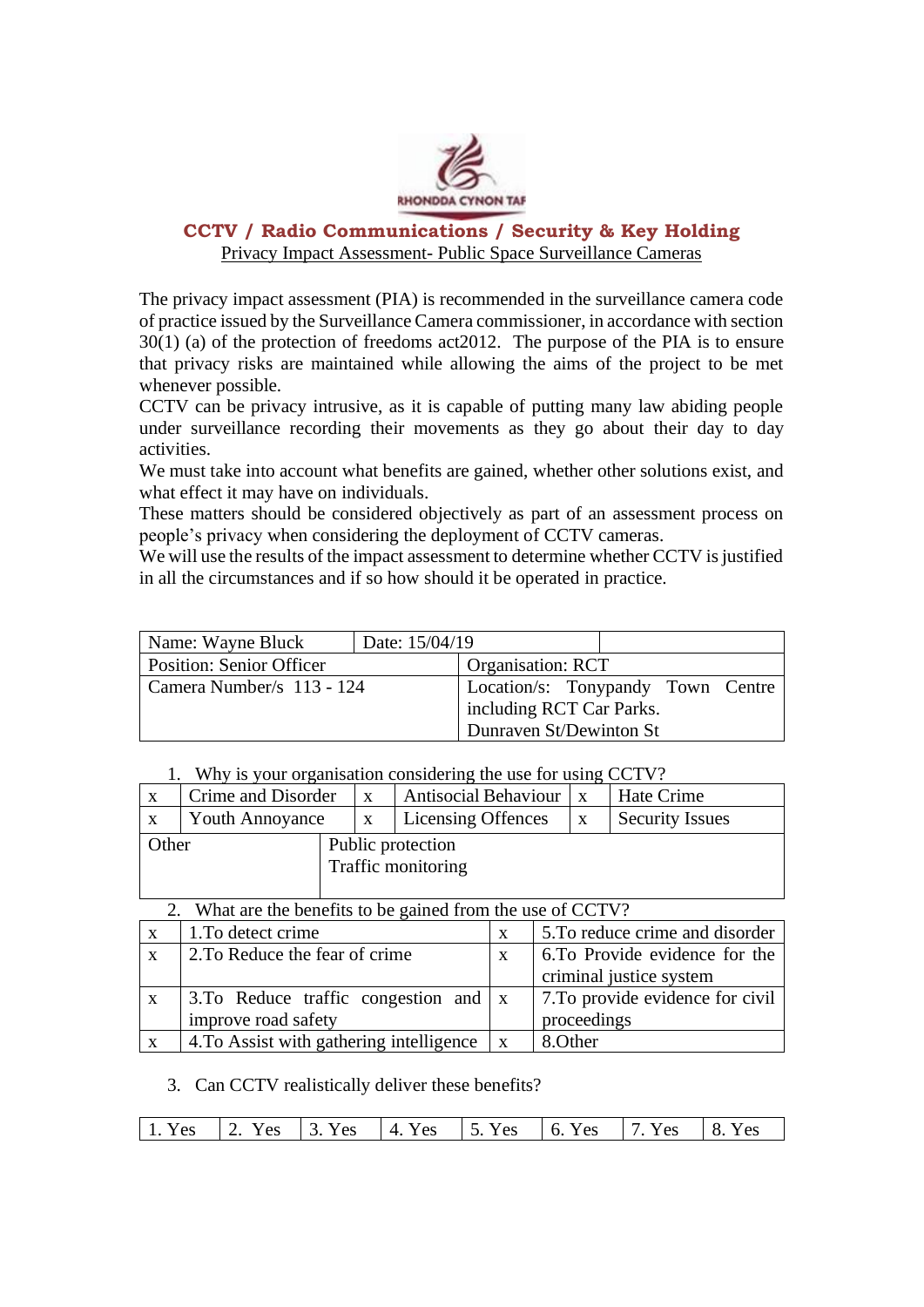4. Can less privacy intrusive solutions such as improvised lighting achieve the same objective?

| No | Lighting has improved in the area, however this only assists the |  |  |
|----|------------------------------------------------------------------|--|--|
|    | CCTV System. No other long term solution is available to provide |  |  |
|    | security and public/community safety.                            |  |  |

5. Do your organisation need images of identifiable individuals/vehicles?

| Yes | The system is capable of delivering high quality images, in   |  |  |
|-----|---------------------------------------------------------------|--|--|
|     | compliance with regulations and produce sufficient evidential |  |  |
|     | images for use of prosecuting bodies.                         |  |  |

6. What are the views of those who will be under surveillance?

Names and addresses of residential premises that oppose the use of CCTV:

| Name: | Address:                                                       |  |
|-------|----------------------------------------------------------------|--|
|       | Local business and residents in the area were consulted!       |  |
|       | There were no objections to the town centre Public space       |  |
|       | surveillance system:                                           |  |
|       | Additional consultation with SWP and local councillors         |  |
|       | formed part of the process. Direct consultation was restricted |  |
|       | to residents who responded. Local businesses including         |  |
|       | private letting agencies were also consulted.                  |  |
|       | Camera locations are assessed annually on the basis of current |  |
|       | public expectations and perceptions. For example if cameras    |  |
|       | are installed in an area where there is a vibrant night time   |  |
|       | economy and have been in position for many years we will not   |  |
|       | seek public consultation but will fully assess them to ensure  |  |
|       | they are still fit for what is deemed their original purpose.  |  |
|       |                                                                |  |

- 7. Will the system deliver the desired benefits now and remain sustainable for the future?
	- Yes:

The system is maintained and updated to ensure continued high quality service

- 8. Is CCTV proportionate to the problem? Yes
- 9. Is it justified in the circumstances?

Yes.

10. Is it necessary to address a pressing need, such as public safety, crime prevention or national security?

Yes

Im*ages are required to be able to identify individuals who commit any breach of the scheme/s objectives and can be used for prosecuting bodies.*